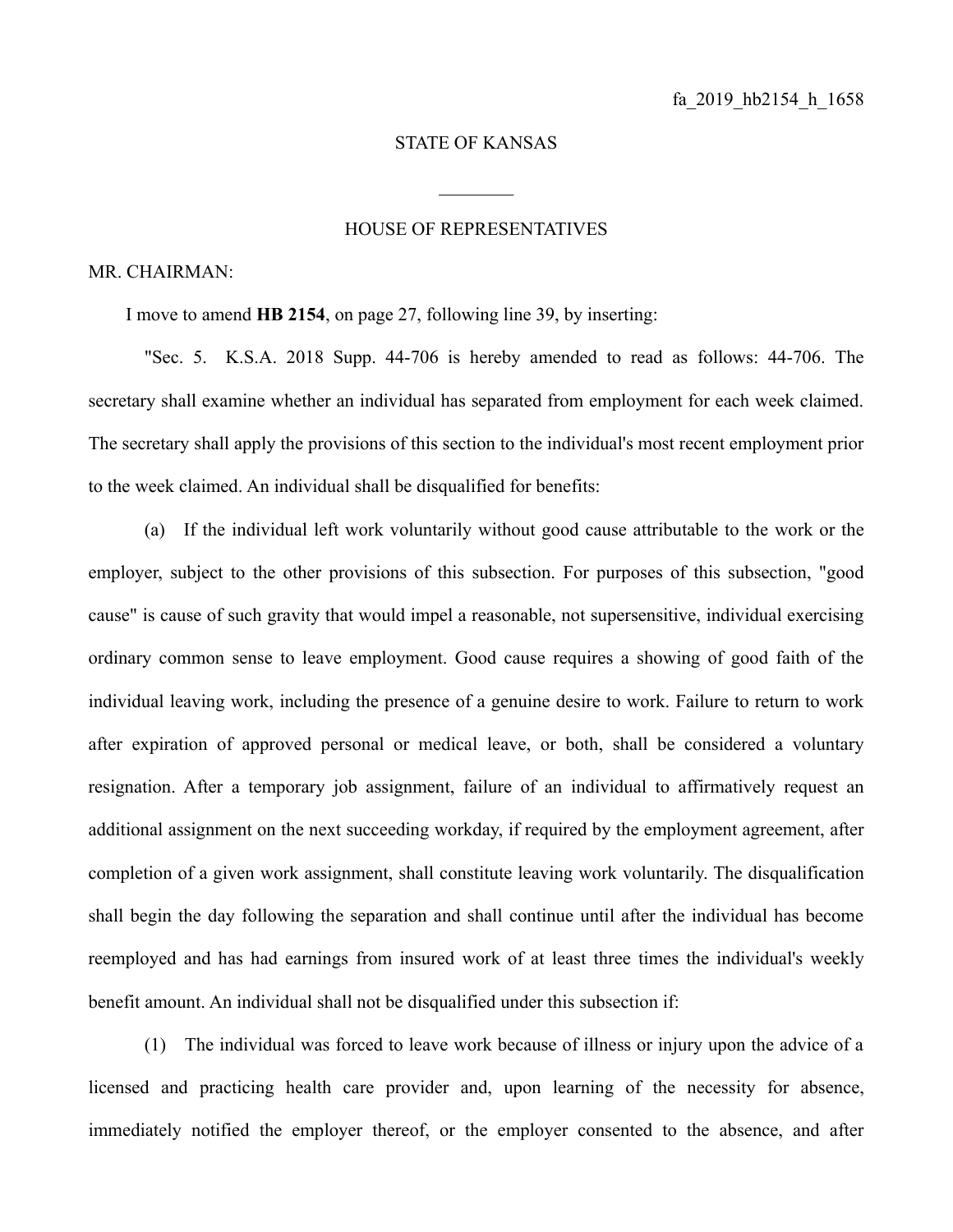recovery from the illness or injury, when recovery was certified by a practicing health care provider, the individual returned to the employer and offered to perform services and the individual's regular work or comparable and suitable work was not available. As used in this paragraph "health care provider" means any person licensed by the proper licensing authority of any state to engage in the practice of medicine and surgery, osteopathy, chiropractic, dentistry, optometry, podiatry or psychology;

(2) the individual left temporary work to return to the regular employer;

(3) the individual left work to enlist in the armed forces of the United States, but was rejected or delayed from entry;

(4) the spouse of an individual who is a member of the armed forces of the United States who left work because of the voluntary or involuntary transfer of the individual's spouse from one job to another job, which is for the same employer or for a different employer, at a geographic location which makes it unreasonable for the individual to continue work at the individual's job. For the purposes of this provision the term "armed forces" means active duty in the army, navy, marine corps, air force, coast guard or any branch of the military reserves of the United States;

(5) the individual left work because of hazardous working conditions; in determining whether or not working conditions are hazardous for an individual, the degree of risk involved to the individual's health, safety and morals, the individual's physical fitness and prior training and the working conditions of workers engaged in the same or similar work for the same and other employers in the locality shall be considered; as used in this paragraph, "hazardous working conditions" means working conditions that could result in a danger to the physical or mental well-being of the individual; each determination as to whether hazardous working conditions exist shall include, but shall not be limited to, a consideration of: (A) The safety measures used or the lack thereof; and (B) the condition of equipment or lack of proper equipment; no work shall be considered hazardous if the working conditions surrounding the individual's work are the same or substantially the same as the working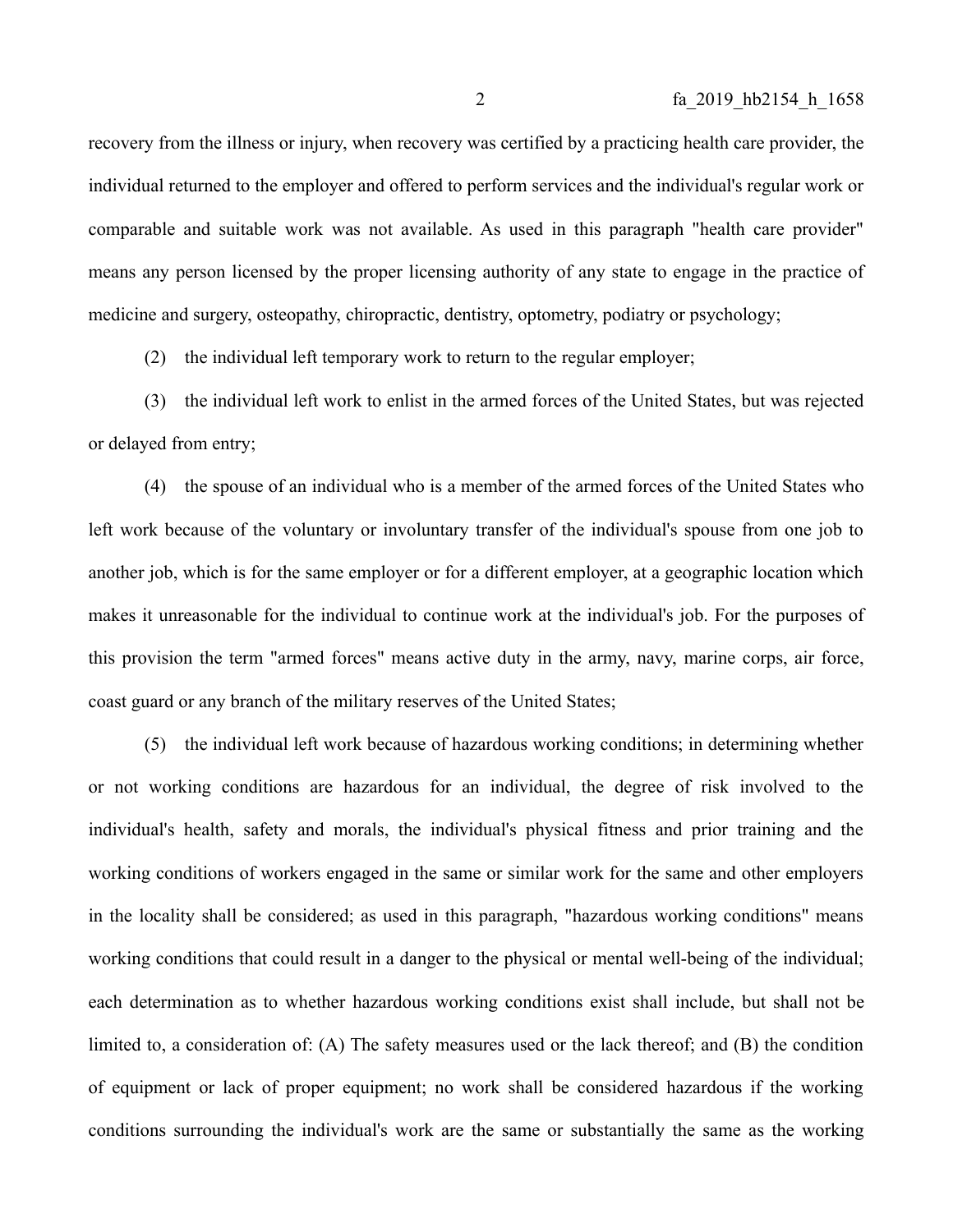conditions generally prevailing among individuals performing the same or similar work for other employers engaged in the same or similar type of activity;

(6) the individual left work to enter training approved under section  $236(a)(1)$  of the federal trade act of 1974, provided the work left is not of a substantially equal or higher skill level than the individual's past adversely affected employment, as defined for purposes of the federal trade act of 1974, and wages for such the work are not less than 80% of the individual's average weekly wage as determined for the purposes of the federal trade act of 1974;

(7) the individual left work because of unwelcome harassment of the individual by the employer or another employee of which the employing unit had knowledge and that would impel the average worker to give up-such the worker's employment;

(8) the individual left work to accept better work; each determination as to whether or not the work accepted is better work shall include, but shall not be limited to, consideration of: (A) The rate of pay, the hours of work and the probable permanency of the work left as compared to the work accepted; (B) the cost to the individual of getting to the work left in comparison to the cost of getting to the work accepted; and (C) the distance from the individual's place of residence to the work accepted in comparison to the distance from the individual's residence to the work left;

(9) the individual left work as a result of being instructed or requested by the employer, a supervisor or a fellow employee to perform a service or commit an act in the scope of official job duties which is in violation of an ordinance or statute;

(10) the individual left work because of a substantial violation of the work agreement by the employing unit and, before the individual left, the individual had exhausted all remedies provided in such the agreement for the settlement of disputes before terminating. For the purposes of this paragraph, a demotion based on performance does not constitute a violation of the work agreement;

(11) after making reasonable efforts to preserve the work, the individual left work due to a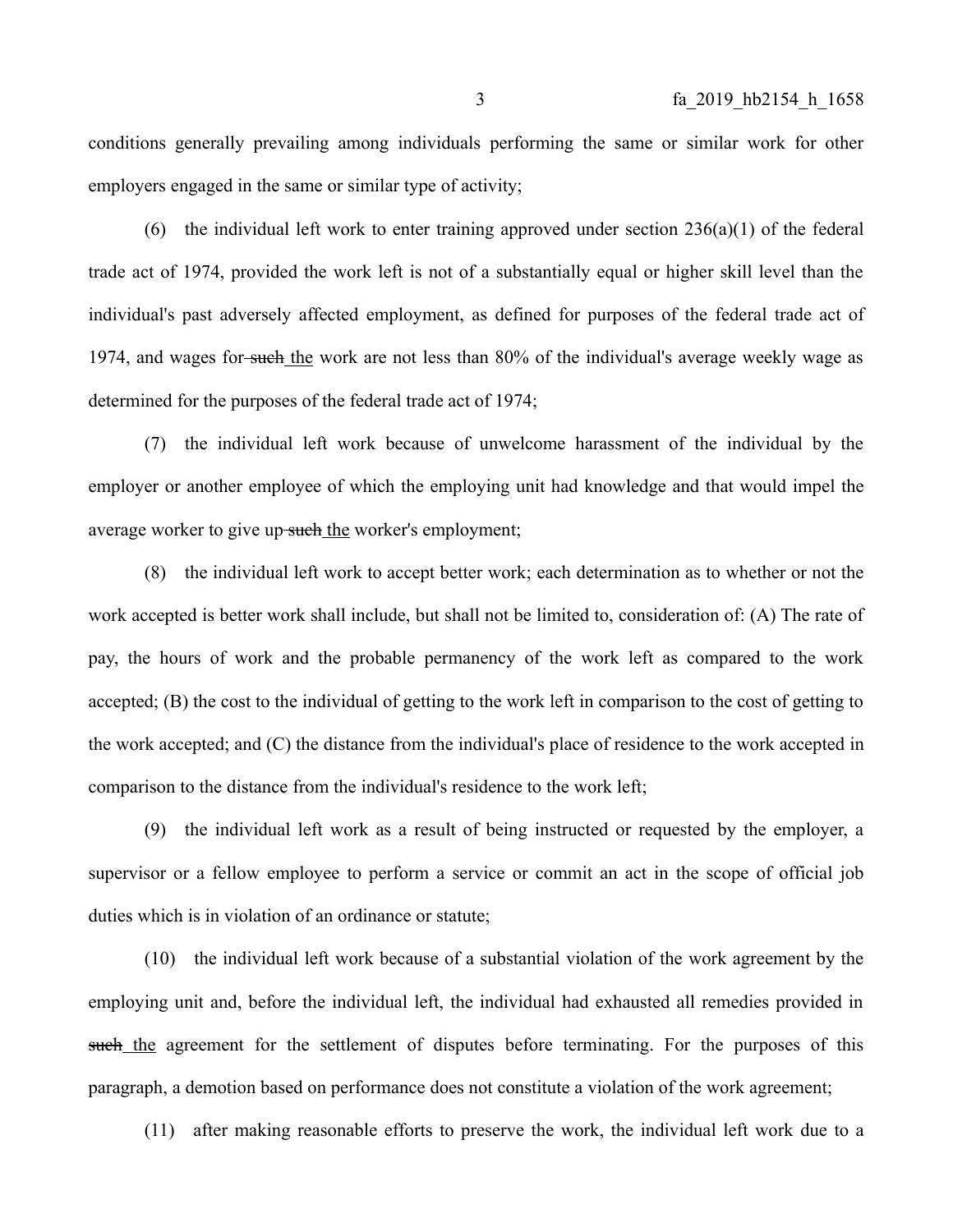personal emergency of such nature and compelling urgency that it would be contrary to good conscience to impose a disqualification; or

(12) (A) the individual left work due to circumstances resulting from domestic violence, including:

(i) The individual's reasonable fear of future domestic violence at or en route to or from the individual's place of employment;

(ii) the individual's need to relocate to another geographic area in order to avoid future domestic violence;

(iii) the individual's need to address the physical, psychological and legal impacts of domestic violence;

(iv) the individual's need to leave employment as a condition of receiving services or shelter from an agency which provides support services or shelter to victims of domestic violence; or

(v) the individual's reasonable belief that termination of employment is necessary to avoid other situations which may cause domestic violence and to provide for the future safety of the individual or the individual's family.

(B) An individual may prove the existence of domestic violence by providing one of the following:

(i) A restraining order or other documentation of equitable relief by a court of competent jurisdiction;

(ii) a police record documenting the abuse;

(iii) documentation that the abuser has been convicted of one or more of the offenses enumerated in articles 34 and 35 of chapter 21 of the Kansas Statutes Annotated, prior to their repeal, or articles 54 or 55 of chapter 21 of the Kansas Statutes Annotated, or K.S.A. 2018 Supp. 21-6104, 21- 6325, 21-6326 or 21-6418 through 21-6422, and amendments thereto, where the victim was a family or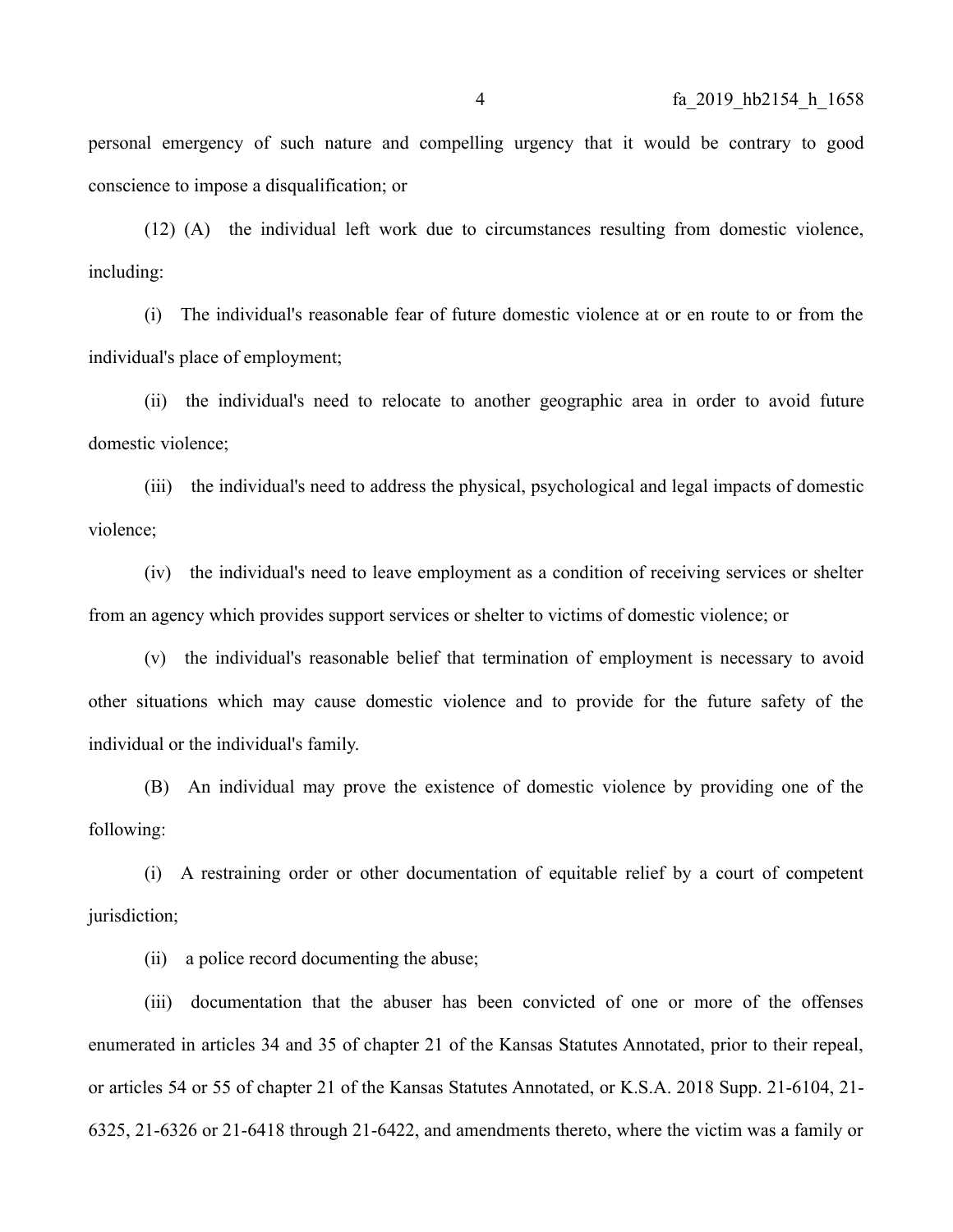household member;

(iv) medical documentation of the abuse;

(v) a statement provided by a counselor, social worker, health care provider, clergy, shelter worker, legal advocate, domestic violence or sexual assault advocate or other professional who has assisted the individual in dealing with the effects of abuse on the individual or the individual's family; or

(vi) a sworn statement from the individual attesting to the abuse.

(C) No evidence of domestic violence experienced by an individual, including the individual's statement and corroborating evidence, shall be disclosed by the department of labor unless consent for disclosure is given by the individual.

(b) If the individual has been discharged or suspended for misconduct connected with the individual's work. The disqualification shall begin the day following the separation and shall continue until after the individual becomes reemployed and in cases where the disqualification is due to discharge for misconduct has had earnings from insured work of at least three times the individual's determined weekly benefit amount, except that if an individual is discharged for gross misconduct connected with the individual's work, such the individual shall be disqualified for benefits until such the individual again becomes employed and has had earnings from insured work of at least eight times such the individual's determined weekly benefit amount. In addition, all wage credits attributable to the employment from which the individual was discharged for gross misconduct connected with the individual's work shall be canceled. No-such cancellation of wage credits shall affect prior payments made as a result of a prior separation.

(1) For the purposes of this subsection, "misconduct" is defined as a violation of a duty or obligation reasonably owed the employer as a condition of employment including, but not limited to, a violation of a company rule, including a safety rule, if: (A) The individual knew or should have known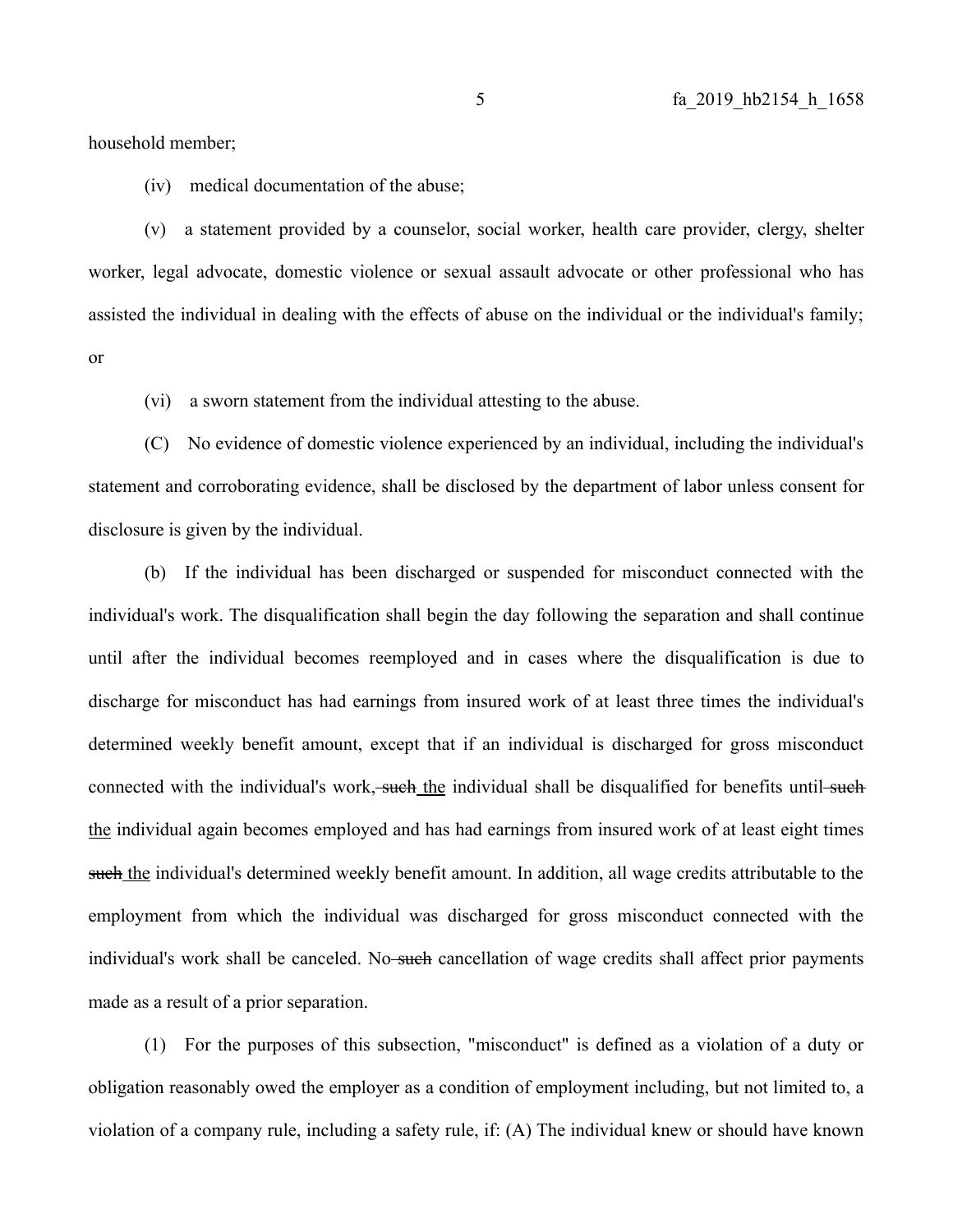about the rule; (B) the rule was lawful and reasonably related to the job; and (C) the rule was fairly and consistently enforced.

(2) (A) Failure of the employee to notify the employer of an absence and an individual's leaving work prior to the end of such the individual's assigned work period without permission shall be considered prima facie evidence of a violation of a duty or obligation reasonably owed the employer as a condition of employment.

(B) For the purposes of this subsection, misconduct shall include, but not be limited to, violation of the employer's reasonable attendance expectations if the facts show:

(i) The individual was absent or tardy without good cause;

(ii) the individual had knowledge of the employer's attendance expectation; and

(iii) the employer gave notice to the individual that future absence or tardiness may or will result in discharge.

(C) For the purposes of this subsection, if an employee disputes being absent or tardy without good cause, the employee shall present evidence that a majority of the employee's absences or tardiness were for good cause. If the employee alleges that the employee's repeated absences or tardiness were the result of health related issues, such the evidence shall include documentation from a licensed and practicing health care provider as defined in subsection (a)(1).

(3) (A) The term "gross misconduct" as used in this subsection shall be construed to mean conduct evincing extreme, willful or wanton misconduct as defined by this subsection. Gross misconduct shall include, but not be limited to: (i) Theft; (ii) fraud; (iii) intentional damage to property; (iv) intentional infliction of personal injury; or (v) any conduct that constitutes a felony.

(B) For the purposes of this subsection, the following shall be conclusive evidence of gross misconduct:

(i) The use of alcoholic liquor, cereal malt beverage or a nonprescribed controlled substance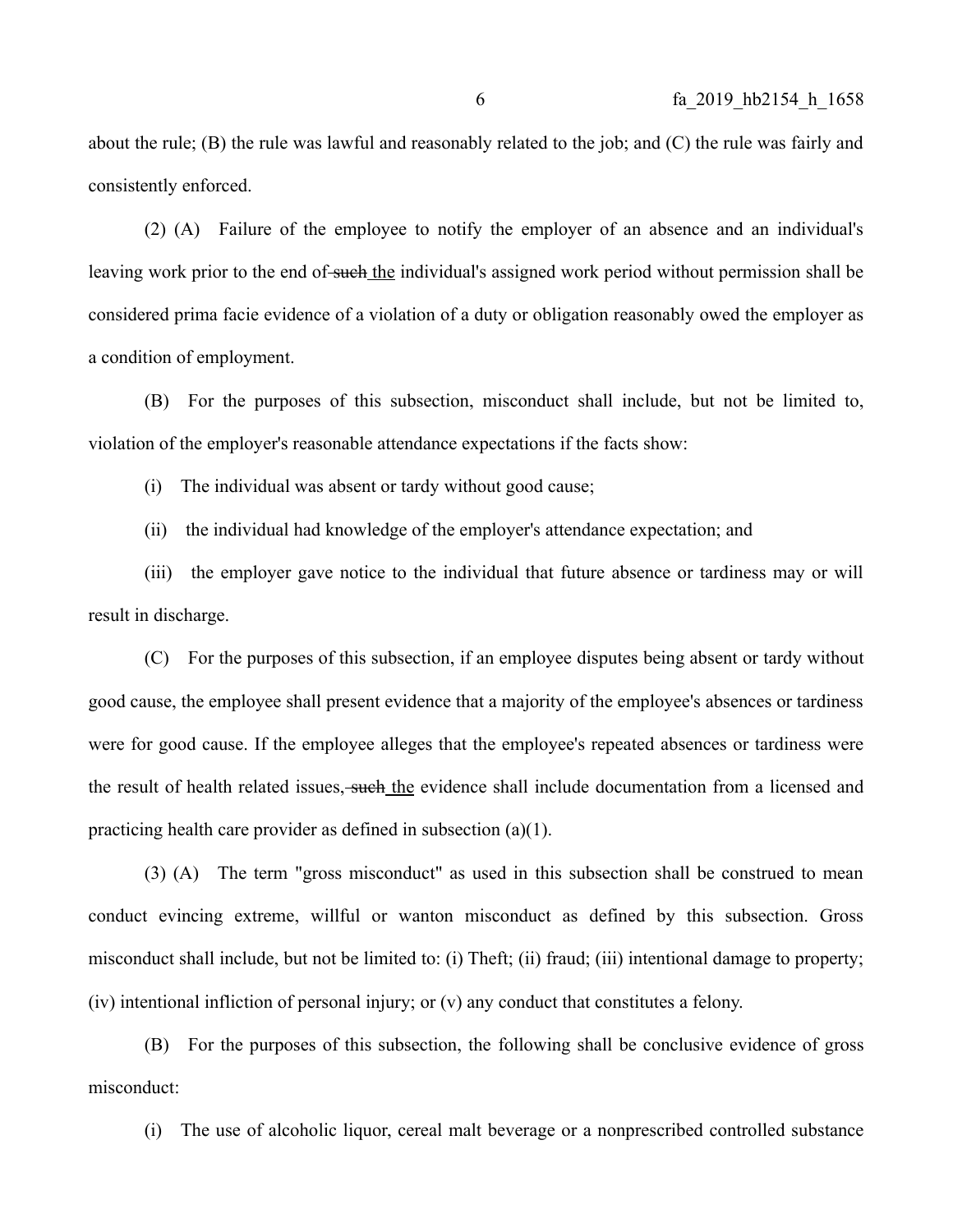by an individual while working;

(ii) the impairment caused by alcoholic liquor, cereal malt beverage or a nonprescribed controlled substance by an individual while working;

(iii) a positive breath alcohol test or a positive chemical test, provided:

(a) The test was either:

(1) Required by law and was administered pursuant to the drug free workplace act, 41 U.S.C. § 701 et seq.;

(2) administered as part of an employee assistance program or other drug or alcohol treatment program in which the employee was participating voluntarily or as a condition of further employment;

(3) requested pursuant to a written policy of the employer of which the employee had knowledge and was a required condition of employment;

(4) required by law and the test constituted a required condition of employment for the individual's job; or

(5) there was reasonable suspicion to believe that the individual used, had possession of, or was impaired by alcoholic liquor, cereal malt beverage or a nonprescribed controlled substance while working;

(b) the test sample was collected either:

(1) As prescribed by the drug free workplace act, 41 U.S.C. § 701 et seq.;

(2) as prescribed by an employee assistance program or other drug or alcohol treatment program in which the employee was participating voluntarily or as a condition of further employment;

(3) as prescribed by the written policy of the employer of which the employee had knowledge and which constituted a required condition of employment;

(4) as prescribed by a test which was required by law and which constituted a required condition of employment for the individual's job; or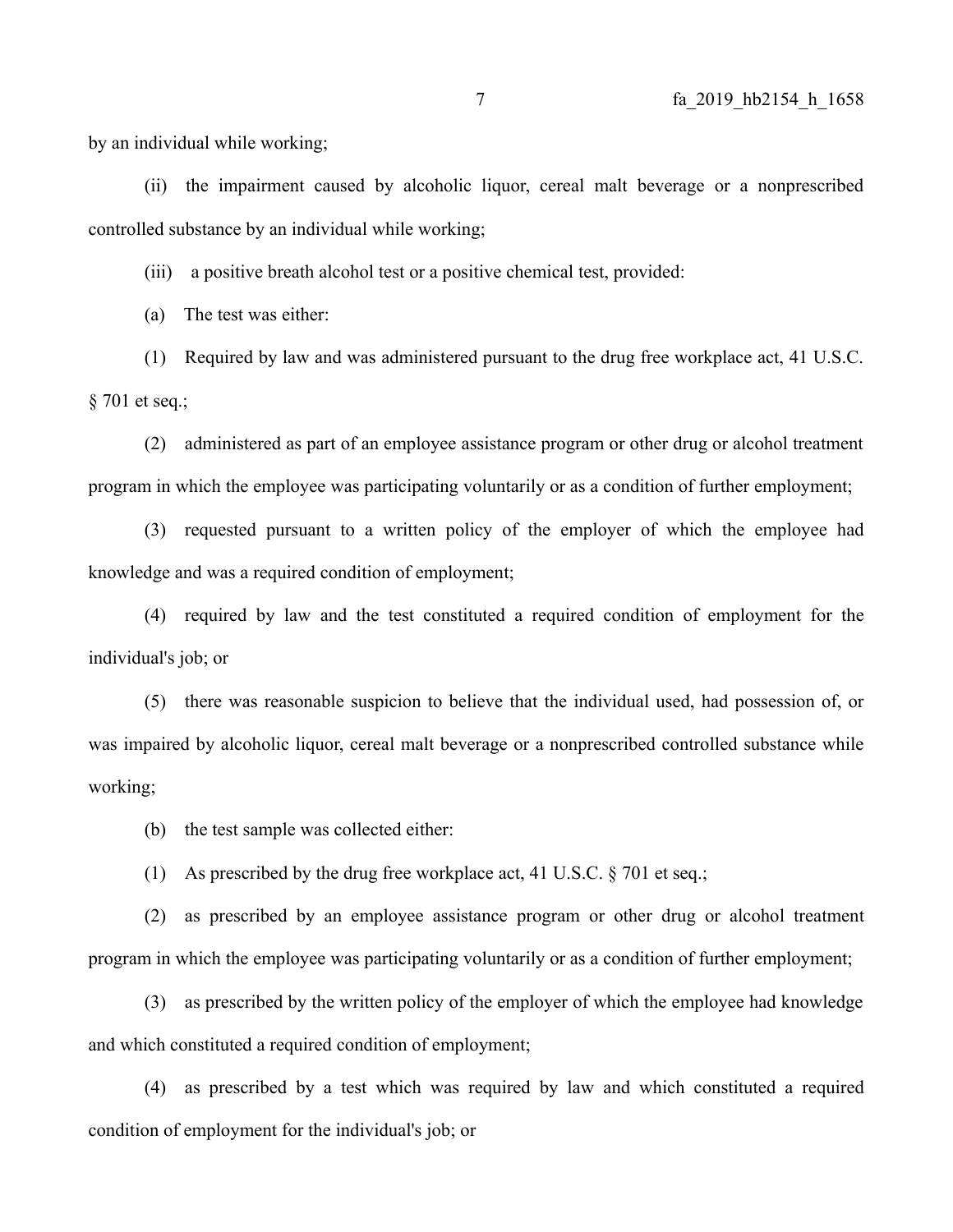(5) at a time contemporaneous with the events establishing probable cause;

(c) the collecting and labeling of a chemical test sample was performed by a licensed health care professional or any other individual certified pursuant to paragraph  $(b)(3)(A)(iii)(f)$  or authorized to collect or label test samples by federal or state law, or a federal or state rule or regulation having the force or effect of law, including law enforcement personnel;

(d) the chemical test was performed by a laboratory approved by the United States department of health and human services or licensed by the department of health and environment, except that a blood sample may be tested for alcohol content by a laboratory commonly used for that purpose by state law enforcement agencies;

(e) the chemical test was confirmed by gas chromatography, gas chromatography-mass spectroscopy or other comparably reliable analytical method, except that no such confirmation is required for a blood alcohol sample or a breath alcohol test;

(f) the breath alcohol test was administered by an individual trained to perform breath tests, the breath testing instrument used was certified and operated strictly according to a description provided by the manufacturers and the reliability of the instrument performance was assured by testing with alcohol standards; and

(g) the foundation evidence establishes, beyond a reasonable doubt, that the test results were from the sample taken from the individual;

(iv) an individual's refusal to submit to a chemical test or breath alcohol test, provided:

(a) The test meets the standards of the drug free workplace act, 41 U.S.C. § 701 et seq.;

(b) the test was administered as part of an employee assistance program or other drug or alcohol treatment program in which the employee was participating voluntarily or as a condition of further employment;

(c) the test was otherwise required by law and the test constituted a required condition of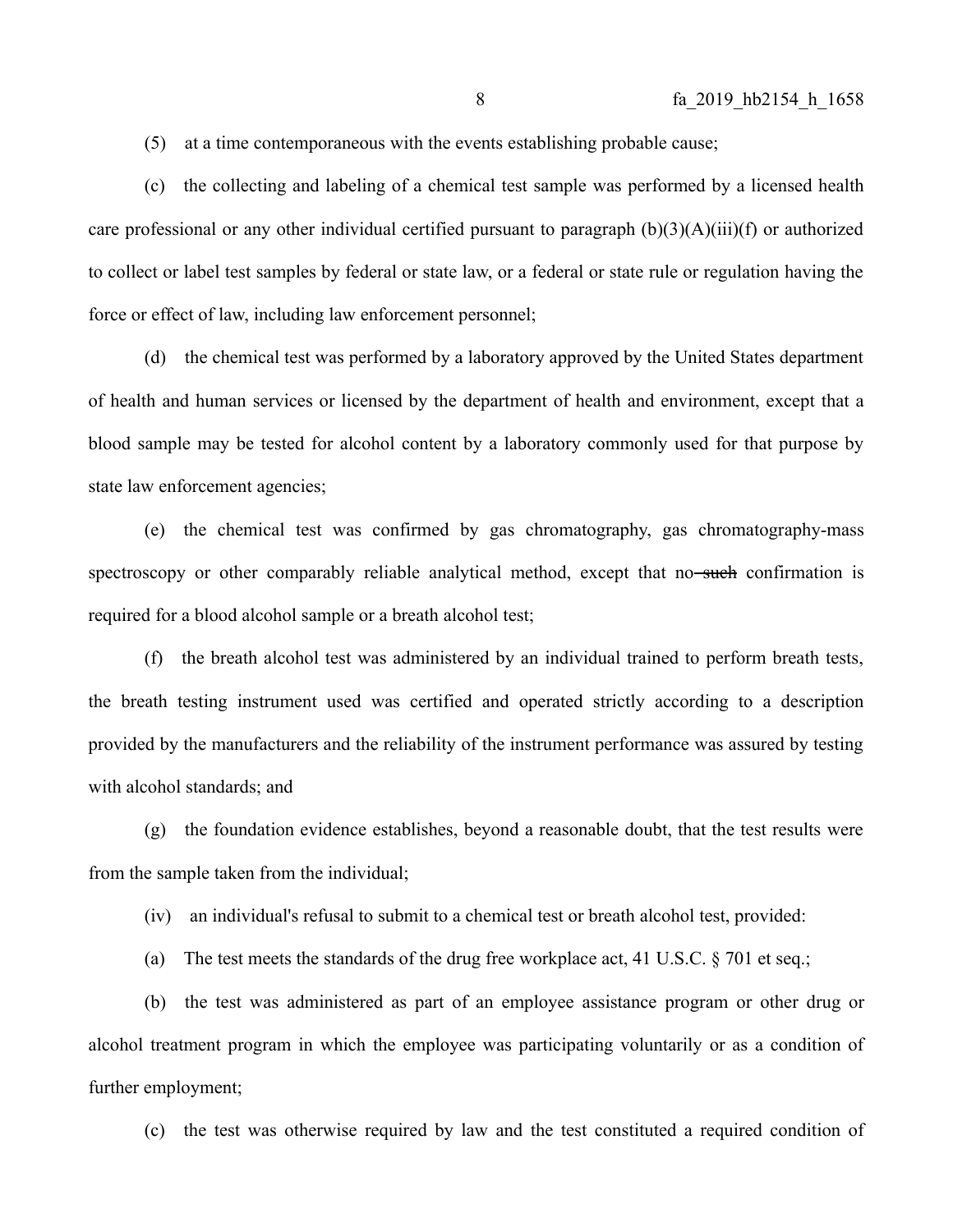employment for the individual's job;

(d) the test was requested pursuant to a written policy of the employer of which the employee had knowledge and was a required condition of employment; or

(e) there was reasonable suspicion to believe that the individual used, possessed or was impaired by alcoholic liquor, cereal malt beverage or a nonprescribed controlled substance while working;

(v) an individual's dilution or other tampering of a chemical test.

(C) For purposes of this subsection:

(i) "Alcohol concentration" means the number of grams of alcohol per 210 liters of breath;

(ii) "alcoholic liquor" shall be defined as provided in K.S.A. 41-102, and amendments thereto;

(iii) "cereal malt beverage" shall be defined as provided in K.S.A. 41-2701, and amendments thereto;

(iv) "chemical test" shall include, but is not limited to, tests of urine, blood or saliva;

(v) "controlled substance" shall be defined as provided in K.S.A. 2018 Supp. 21-5701, and amendments thereto;

(vi) "required by law" means required by a federal or state law, a federal or state rule or regulation having the force and effect of law, a county resolution or municipal ordinance, or a policy relating to public safety adopted in an open meeting by the governing body of any special district or other local governmental entity;

(vii) "positive breath test" shall mean a test result showing an alcohol concentration of 0.04 or greater, or the levels listed in 49 C.F.R. part 40, if applicable, unless the test was administered as part of an employee assistance program or other drug or alcohol treatment program in which the employee was participating voluntarily or as a condition of further employment, in which case "positive chemical test" shall mean a test result showing an alcohol concentration at or above the levels provided for in the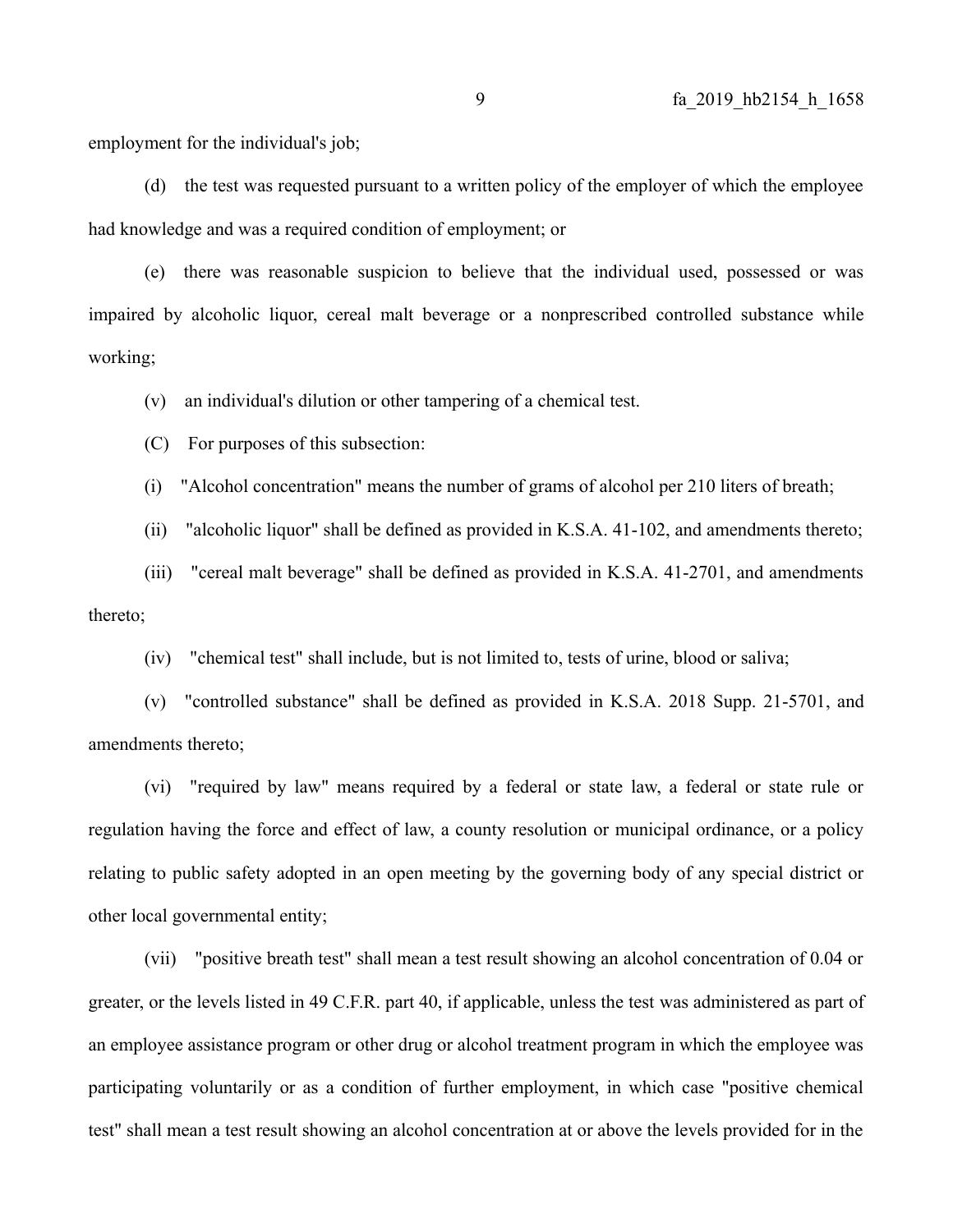assistance or treatment program;

(viii) "positive chemical test" shall mean a chemical result showing a concentration at or above the levels listed in K.S.A. 44-501, and amendments thereto, or 49 C.F.R. part 40, as applicable, for the drugs or abuse listed therein, unless the test was administered as part of an employee assistance program or other drug or alcohol treatment program in which the employee was participating voluntarily or as a condition of further employment, in which case "positive chemical test" shall mean a chemical result showing a concentration at or above the levels provided for in the assistance or treatment program.

(4) An individual shall not be disqualified under this subsection if the individual is discharged under the following circumstances:

(A) The employer discharged the individual after learning the individual was seeking other work or when the individual gave notice of future intent to quit, except that the individual shall be disqualified after the time at which—such the individual intended to quit and any individual who commits misconduct after-such the individual gives notice to such of the individual's intent to quit shall be disqualified;

(B) the individual was making a good-faith effort to do the assigned work but was discharged due to:

- (i) Inefficiency;
- (ii) unsatisfactory performance due to inability, incapacity or lack of training or experience;
- (iii) isolated instances of ordinary negligence or inadvertence;
- (iv) good-faith errors in judgment or discretion; or
- (v) unsatisfactory work or conduct due to circumstances beyond the individual's control; or
- (C) the individual's refusal to perform work in excess of the contract of hire.
- (c) If the individual has failed, without good cause, to either apply for suitable work when so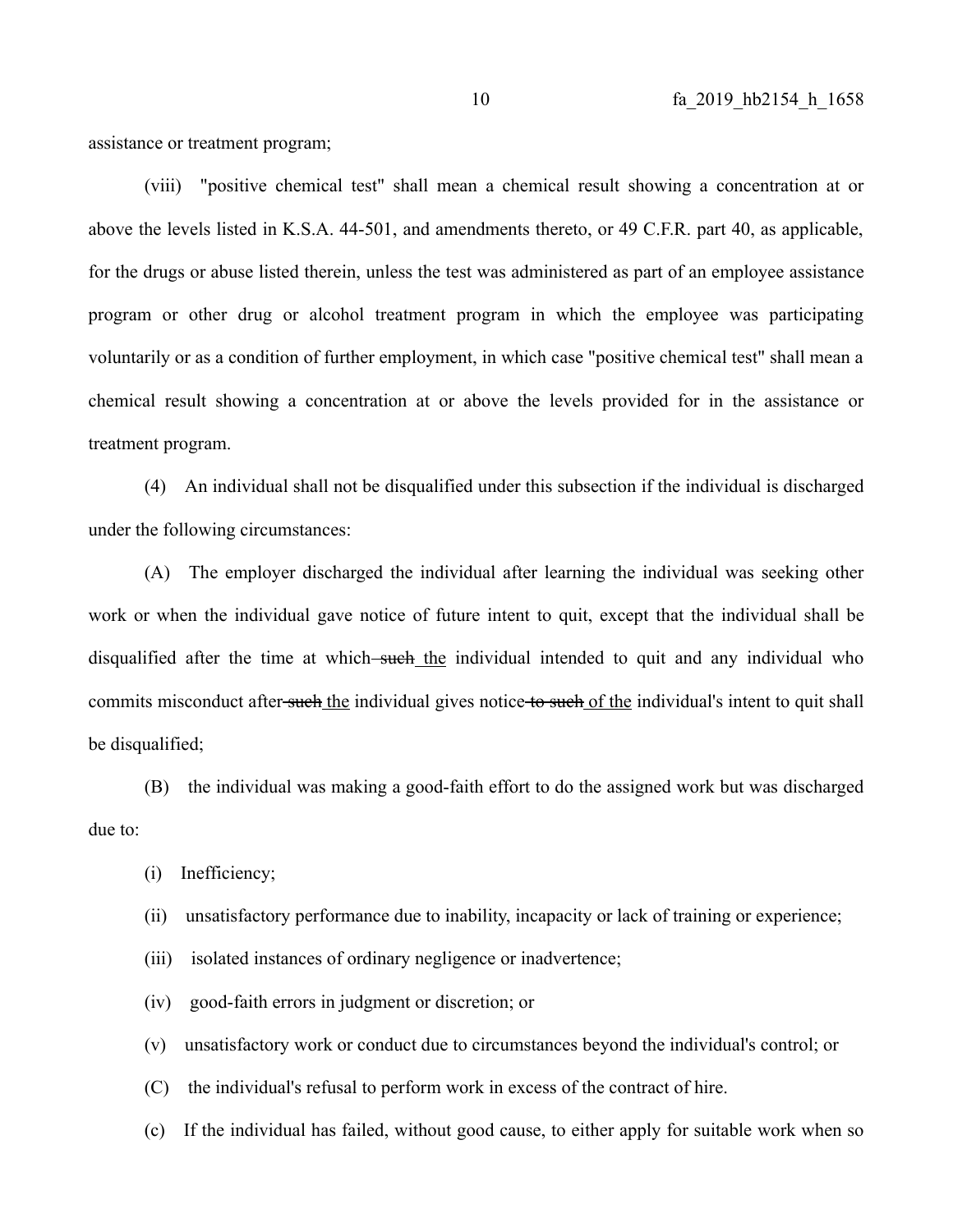directed by the employment office of the secretary of labor, or to accept suitable work when offered to the individual by the employment office, the secretary of labor, or an employer,—such the disqualification shall begin with the week in which such the failure occurred and shall continue until the individual becomes reemployed and has had earnings from insured work of at least three times-such the individual's determined weekly benefit amount. In determining whether or not any work is suitable for an individual, the secretary of labor, or a person or persons designated by the secretary, shall consider the degree of risk involved to health, safety and morals, physical fitness and prior training, experience and prior earnings, length of unemployment and prospects for securing local work in the individual's customary occupation or work for which the individual is reasonably fitted by training or experience, and the distance of the available work from the individual's residence. Notwithstanding any other provisions of this act, an otherwise eligible individual shall not be disqualified for refusing an offer of suitable employment, or failing to apply for suitable employment when notified by an employment office, or for leaving the individual's most recent work accepted during approved training, including training approved under section 236(a)(1) of the trade act of 1974, if the acceptance of or applying for suitable employment or continuing such the individual's most recent work would require the individual to terminate approved training and no work shall be deemed suitable and benefits shall not be denied under this act to any otherwise eligible individual for refusing to accept new work under any of the following conditions: (1) If the position offered is vacant due directly to a strike, lockout or other labor dispute; (2) if the remuneration, hours or other conditions of the work offered are substantially less favorable to the individual than those prevailing for similar work in the locality; (3) if as a condition of being employed, the individual would be required to join or to resign from or refrain from joining any labor organization; and (4) if the individual left employment as a result of domestic violence, and the position offered does not reasonably accommodate the individual's physical, psychological, safety, or legal needs relating to such the domestic violence.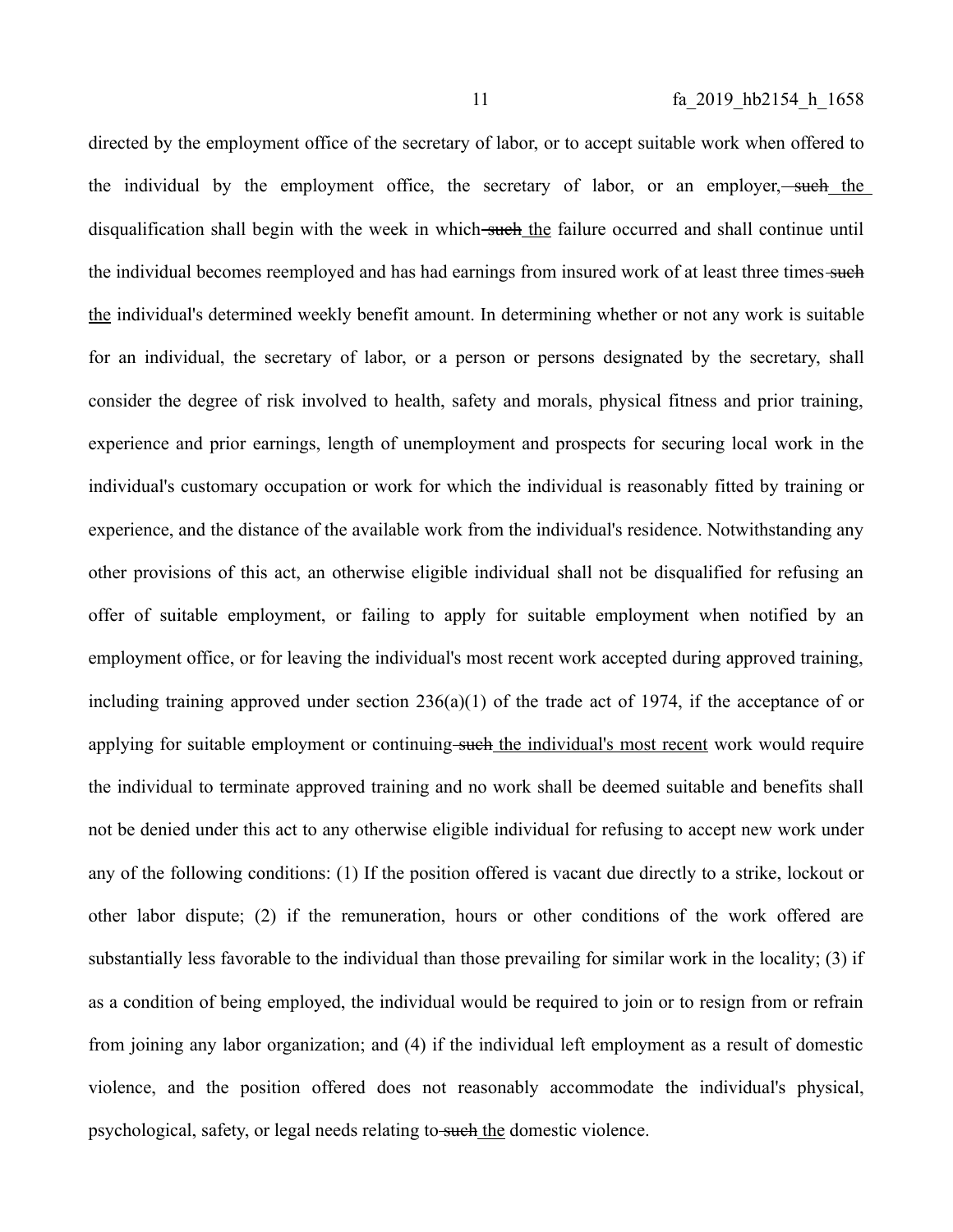(d) For any week with respect to which the secretary of labor, or a person or persons designated by the secretary, finds that the individual's unemployment is due to a stoppage of work which exists because of a labor dispute or there would have been a work stoppage had normal operations not been maintained with other personnel previously and currently employed by the same employer at the factory, establishment or other premises at which the individual is or was last employed, except that this subsection (d) shall not apply if it is shown to the satisfaction of the secretary of labor, or a person or persons designated by the secretary, that: (1) The individual is not participating in or financing or directly interested in the labor dispute which caused the stoppage of work; and (2) the individual does not belong to a grade or class of workers of which, immediately before the commencement of the stoppage, there were members employed at the premises at which the stoppage occurs any of whom are participating in or financing or directly interested in the dispute. If in any case separate branches of work which are commonly conducted as separate businesses in separate premises are conducted in separate departments of the same premises, each-such separate department shall, for the purpose of this subsection be deemed to be a separate factory, establishment or other premises. For the purposes of this subsection, failure or refusal to cross a picket line or refusal for any reason during the continuance of such the labor dispute to accept the individual's available and customary work at the factory, establishment or other premises where the individual is or was last employed shall be considered as participation and interest in the labor dispute.

(e) For any week with respect to which or a part of which the individual has received or is seeking unemployment benefits under the unemployment compensation law of any other state or of the United States, except that if the appropriate agency of such the other state or the United States finally determines that the individual is not entitled to-such the unemployment benefits, this disqualification shall not apply.

(f) For any week with respect to which the individual is entitled to receive any unemployment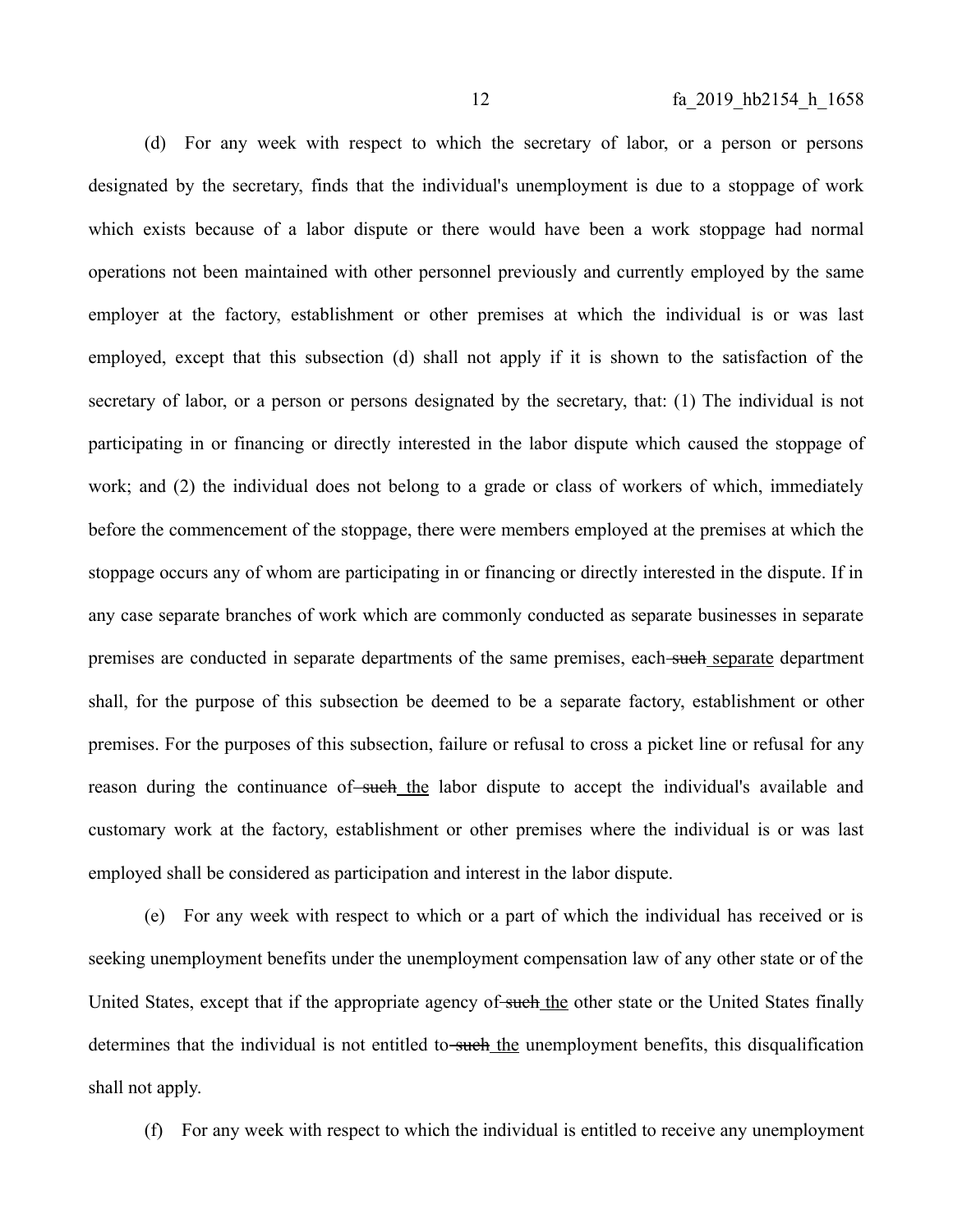allowance or compensation granted by the United States under an act of congress to ex-service men and women in recognition of former service with the military or naval services of the United States.

(g) For the period of five years beginning with the first day following the last week of unemployment for which the individual received benefits, or for five years from the date the act was committed, whichever is the later, if the individual, or another in-such the individual's behalf with the knowledge of the individual, has knowingly made a false statement or representation, or has knowingly failed to disclose a material fact to obtain or increase benefits under this act or any other unemployment compensation law administered by the secretary of labor. In addition to the penalties set forth in K.S.A. 44-719, and amendments thereto, an individual who has knowingly made a false statement or representation or who has knowingly failed to disclose a material fact to obtain or increase benefits under this act or any other unemployment compensation law administered by the secretary of labor shall be liable for a penalty in the amount equal to 25% of the amount of benefits unlawfully received. Notwithstanding any other provision of law, such the penalty shall be deposited into the employment security trust fund.

(h) For any week with respect to which the individual is receiving compensation for temporary total disability or permanent total disability under the workmen's compensation law of any state or under a similar law of the United States.

(i) For any week of unemployment on the basis of service in an instructional, research or principal administrative capacity for an educational institution as defined in K.S.A. 44-703(v), and amendments thereto, if such the week begins during the period between two successive academic years or terms or, when an agreement provides instead for a similar period between two regular but not successive terms during such that period or during a period of paid sabbatical leave provided for in the individual's contract, if the individual performs-such the services in the first of-such the academic years or terms and there is a contract or a reasonable assurance that such the individual will perform services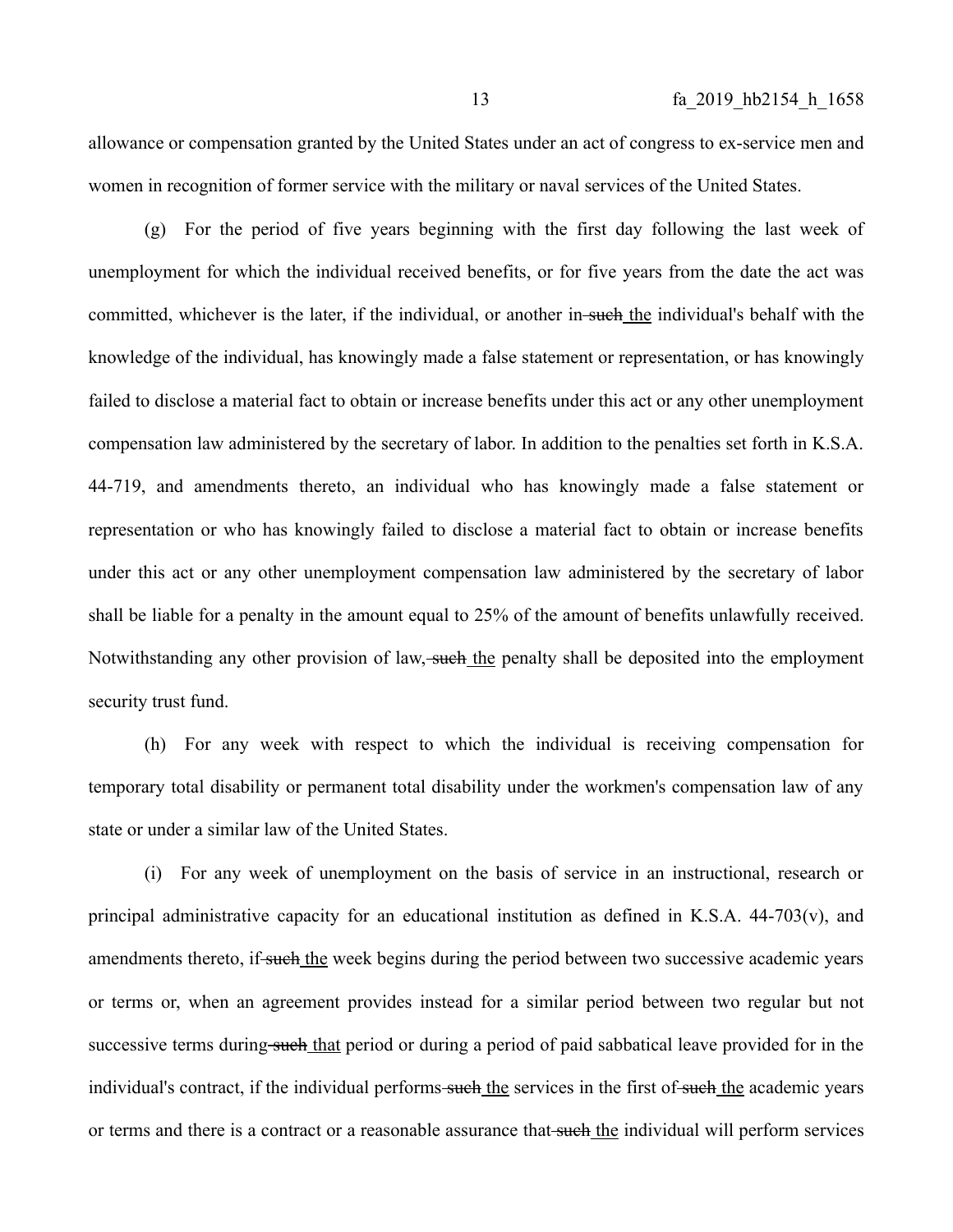in any such an instructional, research or principal administrative capacity for any educational institution in the second of such the academic years or terms.

(j) For any week of unemployment on the basis of service in any capacity other than service in an instructional, research, or administrative capacity in an educational institution, as defined in K.S.A.  $44-703(v)$ , and amendments thereto, if-such the week begins during the period between two successive academic years or terms if the individual performs-such the services in the first of such the successive academic years or terms and there is a reasonable assurance that the individual will perform-such the services in the second of such the successive academic years or terms, except that if benefits are denied to the individual under this subsection and the individual was not offered an opportunity to perform such the services for the educational institution for the second of such the successive academic years or terms, such the individual shall be entitled to a retroactive payment of benefits for each week for which the individual filed a timely claim for benefits and for which benefits were denied solely by reason of this subsection.

(k) For any week of unemployment on the basis of service in any capacity for an educational institution as defined in K.S.A.  $44-703(v)$ , and amendments thereto, if such the week begins during an established and customary vacation period or holiday recess, if the individual performs services in the period immediately before—such the vacation period or holiday recess and there is a reasonable assurance that such the individual will perform such the services in the period immediately following such the vacation period or holiday recess.

(l) For any week of unemployment on the basis of any services, substantially all of which consist of participating in sports or athletic events or training or preparing to so participate, if such the week begins during the period between two successive sport seasons or similar period if-such the individual performed services in the first of such the successive seasons or similar periods and there is a reasonable assurance that such the individual will perform such the services in the later of such the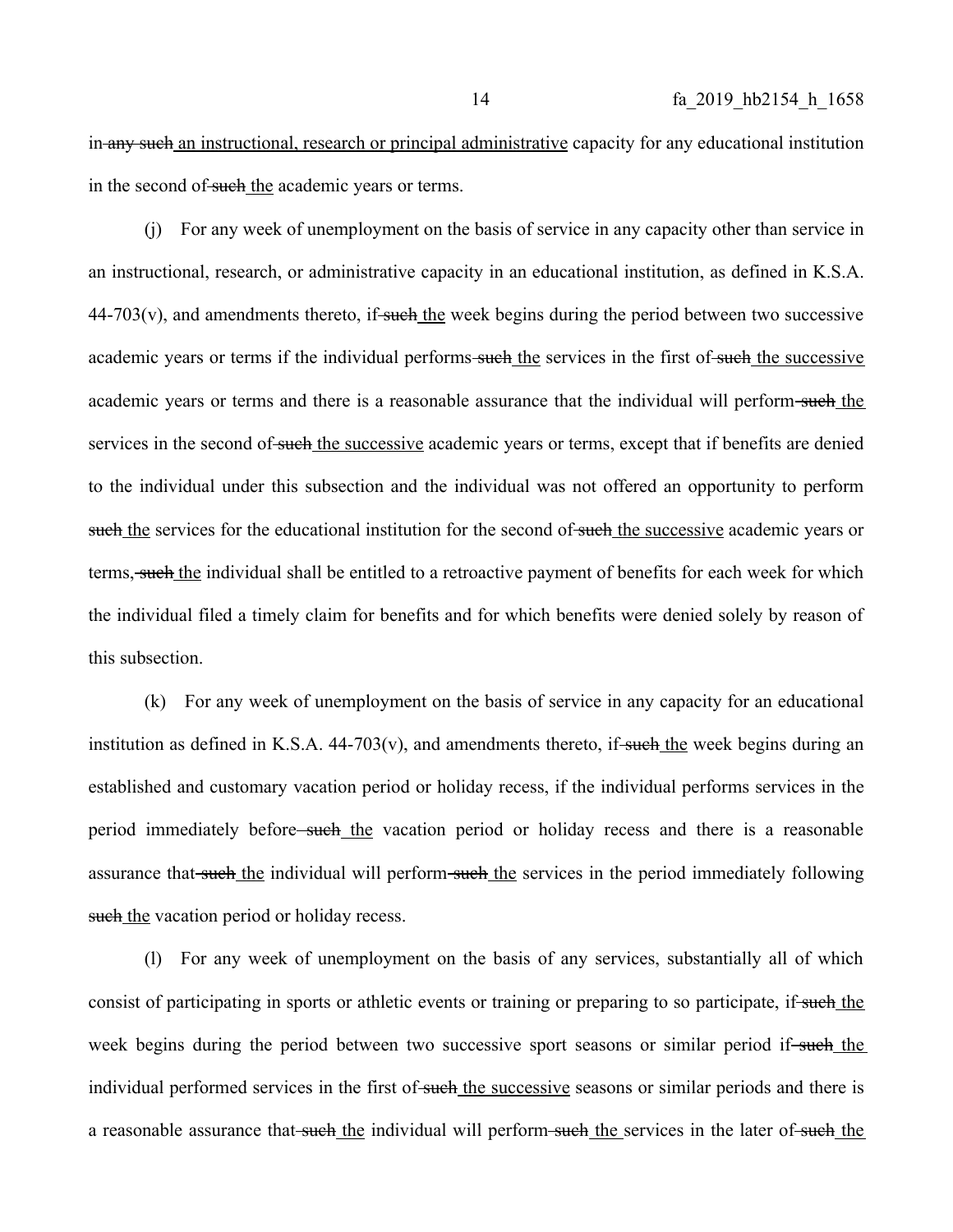successive seasons or similar periods.

 $(m)$  For any week on the basis of services performed by an alien unless-such the alien is an individual who was lawfully admitted for permanent residence at the time-such the services were performed, was lawfully present for purposes of performing-such the services, or was permanently residing in the United States under color of law at the time-such the services were performed, including an alien who was lawfully present in the United States as a result of the application of the provisions of section 212(d)(5) of the federal immigration and nationality act. Any data or information required of individuals applying for benefits to determine whether benefits are not payable to them because of their alien status shall be uniformly required from all applicants for benefits. In the case of an individual whose application for benefits would otherwise be approved, no determination that benefits to such the individual are not payable because of such the individual's alien status shall be made except upon a preponderance of the evidence.

(n) For any week in which an individual is receiving a governmental or other pension, retirement or retired pay, annuity or other similar periodic payment under a plan maintained by a base period employer and to which the entire contributions were provided by such the employer, except that: (1) If the entire contributions to such the plan were provided by the base period employer but such the individual's weekly benefit amount exceeds-such the governmental or other pension, retirement or retired pay, annuity or other similar periodic payment attributable to-such the week, the weekly benefit amount payable to the individual shall be reduced, but not below zero, by an amount equal to the amount of such the pension, retirement or retired pay, annuity or other similar periodic payment which is attributable to such the week; or  $(2)$  if only a portion of contributions to such the plan were provided by the base period employer, the weekly benefit amount payable to-such the individual for-such the week shall be reduced, but not below zero, by the prorated weekly amount of the pension, retirement or retired pay, annuity or other similar periodic payment after deduction of that portion of the pension,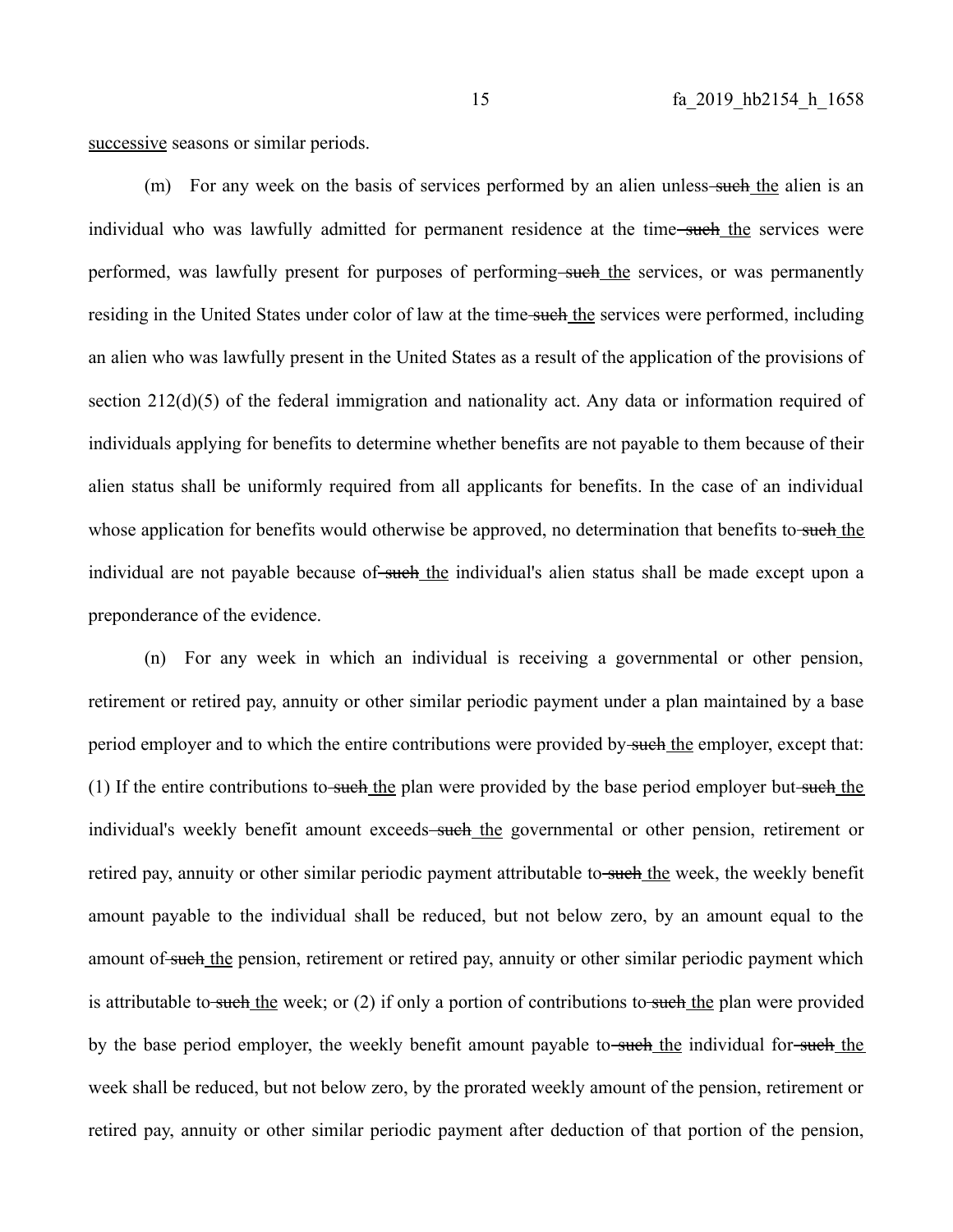retirement or retired pay, annuity or other similar periodic payment that is directly attributable to the percentage of the contributions made to the plan by such the individual; or  $(3)$  if the entire contributions to the plan were provided by such the individual, or by the individual and an employer, or any person or organization, who is not a base period employer, no reduction in the weekly benefit amount payable to the individual for-such the week shall be made under this subsection; or (4) whatever portion of contributions to such the plan were provided by the base period employer, if the services performed for the employer by-such the individual during the base period, or remuneration received for the services, did not affect the individual's eligibility for, or increased the amount of, such the pension, retirement or retired pay, annuity or other similar periodic payment, no reduction in the weekly benefit amount payable to the individual for such the week shall be made under this subsection. No reduction shall be made for payments made under the social security act or railroad retirement act of 1974.

(o) For any week of unemployment on the basis of services performed in any capacity and under any of the circumstances described in subsection (i), (j) or (k) which an individual performed in an educational institution while in the employ of an educational service agency. For the purposes of this subsection, the term "educational service agency" means a governmental agency or entity which is established and operated exclusively for the purpose of providing-such the services to one or more educational institutions.

(p) For any week of unemployment on the basis of service as a school bus or other motor vehicle driver employed by a private contractor to transport pupils, students and school personnel to or from school-related functions or activities for an educational institution, as defined in K.S.A. 44-  $703(v)$ , and amendments thereto, if such week begins during the period between two successiveacademic years or during a similar period between two regular terms, whether or not successive, if the individual has a contract or contracts, or a reasonable assurance thereof, to perform services in any such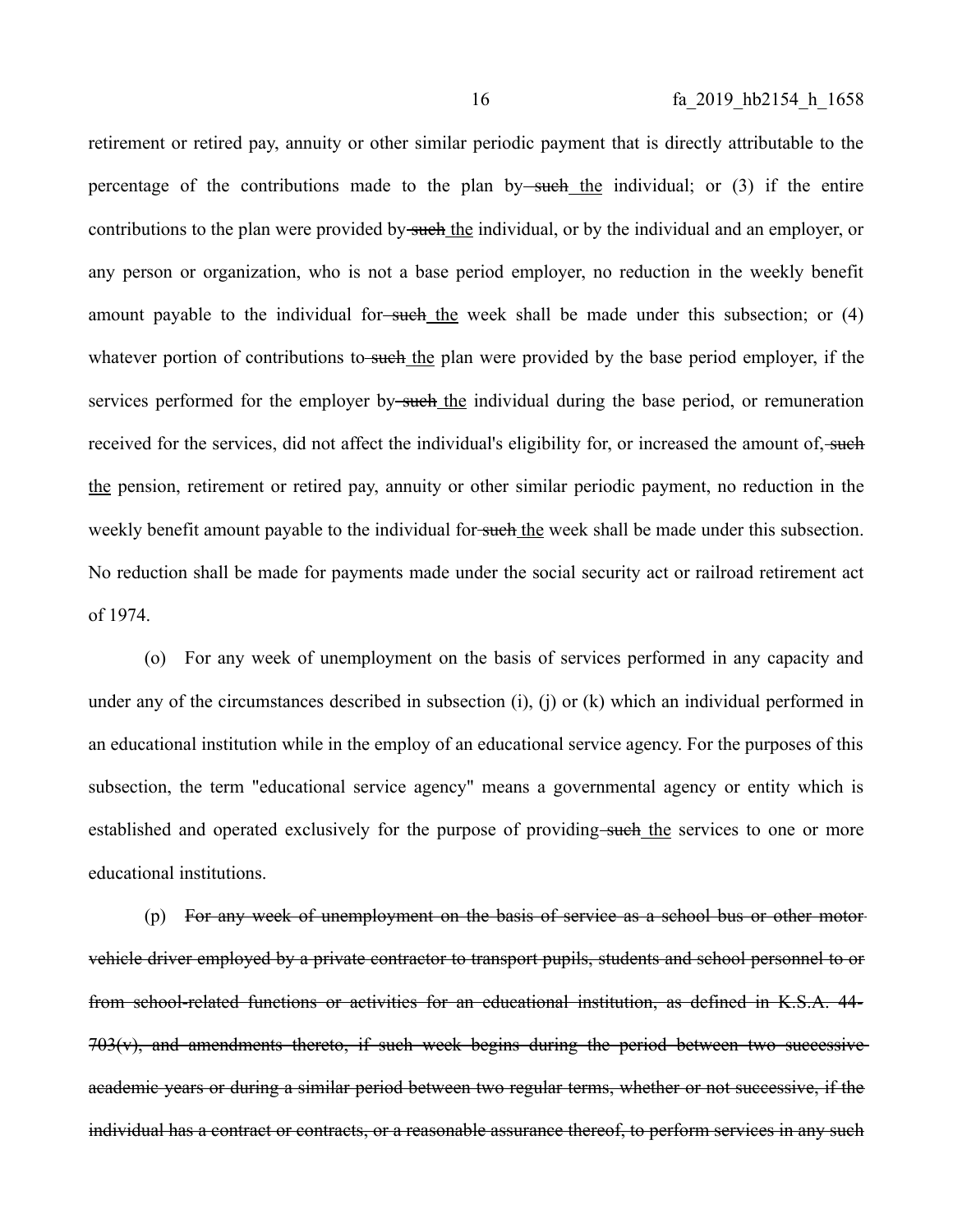capacity with a private contractor for any educational institution for both such academic years or both such terms. An individual shall not be disqualified for benefits as provided in this subsection for any week of unemployment on the basis of service as a bus or other motor vehicle driver employed by a private contractor to transport persons to or from nonschool-related functions or activities.

(q) For any week of unemployment on the basis of services performed by the individual in any capacity and under any of the circumstances described in subsection  $(i)$ ,  $(i)$ ,  $(k)$  or  $(o)$  which are provided to or on behalf of an educational institution, as defined in K.S.A.  $44-703(v)$ , and amendments thereto, while the individual is in the employ of an employer which is a governmental entity, Indian tribe or any employer described in section  $501(c)(3)$  of the federal internal revenue code of 1986 which is exempt from income under section 501(a) of the code.

 $(r)(q)$  For any week in which an individual is registered at and attending an established school, training facility or other educational institution, or is on vacation during or between two successive academic years or terms. An individual shall not be disqualified for benefits as provided in this subsection provided:

(1) The individual was engaged in full-time employment concurrent with the individual's school attendance;

(2) the individual is attending approved training as defined in K.S.A. 44-703(s), and amendments thereto; or

(3) the individual is attending evening, weekend or limited day time classes, which would not affect availability for work, and is otherwise eligible under K.S.A. 44-705(c), and amendments thereto.

 $(s)(r)$  For any week with respect to which an individual is receiving or has received remuneration in the form of a back pay award or settlement. The remuneration shall be allocated to the week or weeks in the manner as specified in the award or agreement, or in the absence of such specificity in the award or agreement, such the remuneration shall be allocated to the week or weeks in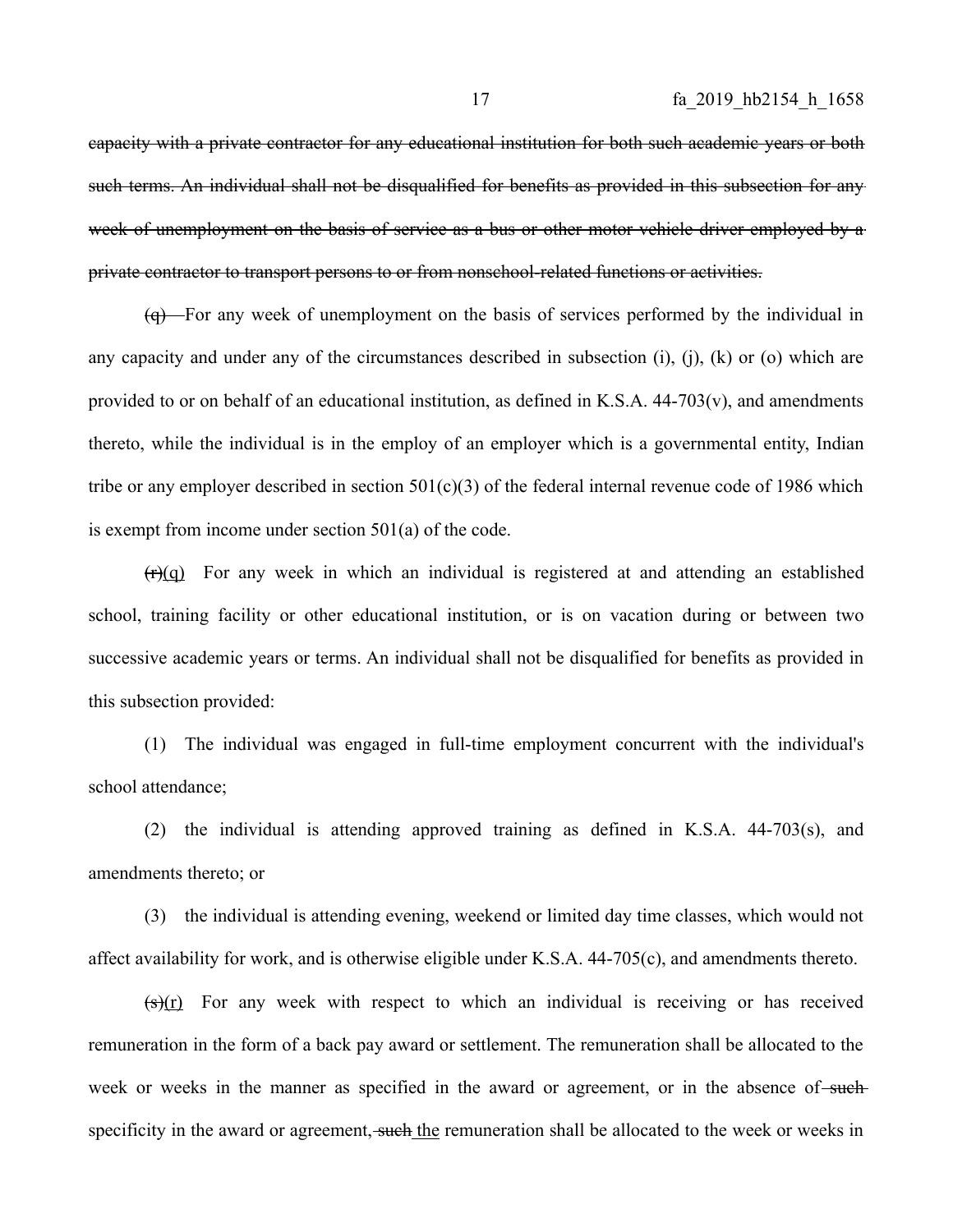which such the remuneration, in the judgment of the secretary, would have been paid.

(1) For any such weeks week that an individual receives remuneration in the form of a back pay award or settlement, an overpayment will be established in the amount of unemployment benefits paid and shall be collected from the claimant.

(2) If an employer chooses to withhold from a back pay award or settlement, amounts paid to a claimant while they claimed unemployment benefits, such the employer shall pay the department the amount withheld. With respect to<del>-such the</del> amount, the secretary shall have available all of the collection remedies authorized or provided in K.S.A. 44-717, and amendments thereto.

 $(t)(s)$  (1) Any applicant for or recipient of unemployment benefits who tests positive for unlawful use of a controlled substance or controlled substance analog shall be required to complete a substance abuse treatment program approved by the secretary of labor, secretary of commerce or secretary for children and families, and a job skills program approved by the secretary of labor, secretary of commerce or the secretary for children and families. Subject to applicable federal laws, any applicant for or recipient of unemployment benefits who fails to complete or refuses to participate in the substance abuse treatment program or job skills program as required under this subsection shall be ineligible to receive unemployment benefits until completion of such the substance abuse treatment and job skills programs. Upon completion of both substance abuse treatment and job skills programs, such the applicant for or recipient of unemployment benefits may be subject to periodic drug screening, as determined by the secretary of labor. Upon a second positive test for unlawful use of a controlled substance or controlled substance analog, an applicant for or recipient of unemployment benefits shall be ordered to complete again a substance abuse treatment program and job skills program, and shall be terminated from unemployment benefits for a period of 12 months, or until-such the applicant for or recipient of unemployment benefits completes both substance abuse treatment and job skills programs, whichever is later. Upon a third positive test for unlawful use of a controlled substance or controlled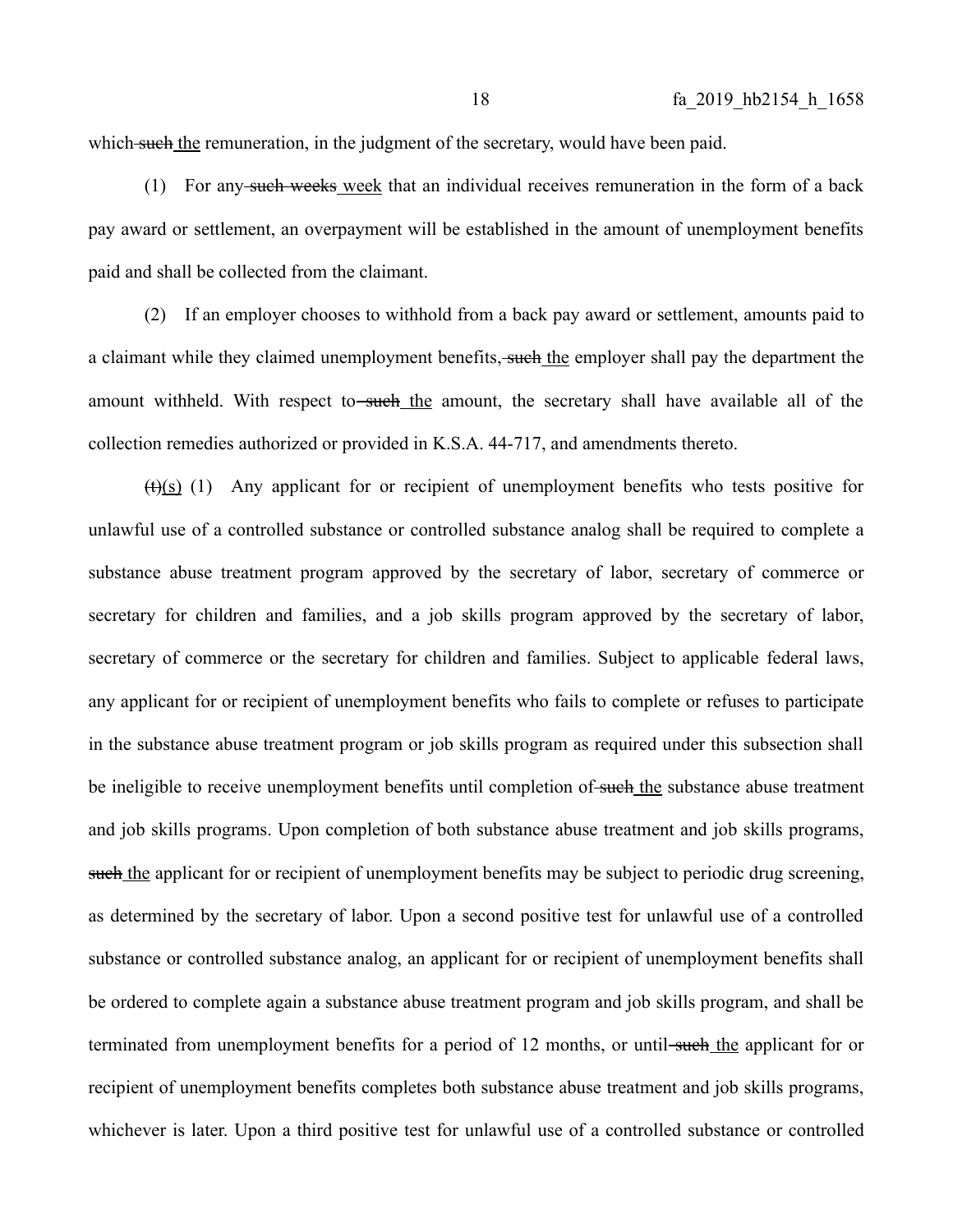substance analog, an applicant for or a recipient of unemployment benefits shall be terminated from receiving unemployment benefits, subject to applicable federal law.

(2) Any individual who has been discharged or refused employment for failing a preemployment drug screen required by an employer may request that the drug screening specimen be sent to a different drug testing facility for an additional drug screening. Any such individual who requests an additional drug screening at a different drug testing facility shall be required to pay the cost of drug screening.

 $(u)(t)$  If the individual was found not to have a disqualifying adjudication or conviction under K.S.A. 39-970 or 65-5117, and amendments thereto, was hired and then was subsequently convicted of a disqualifying felony under K.S.A. 39-970 or 65-5117, and amendments thereto, and discharged pursuant to K.S.A. 39-970 or 65-5117, and amendments thereto. The disqualification shall begin the day following the separation and shall continue until after the individual becomes reemployed and has had earnings from insured work of at least three times the individual's determined weekly benefit amount.

 $(v)(u)$  Notwithstanding the provisions of any subsection, an individual shall not be disqualified for such a week of part-time employment in a substitute capacity for an educational institution if-such the individual's most recent employment prior to the individual's benefit year begin date was for a non-educational institution and such the individual demonstrates application for work in such the individual's customary occupation or for work for which the individual is reasonably fitted by training or experience.";

Also on page 27, in line 40, by striking "and" and inserting a comma; also in line 40, after "44- 705" by inserting "and 44-706";

And by renumbering sections accordingly;

On page 1, in the title, in line 4, after the semicolon by inserting "availability of benefits for